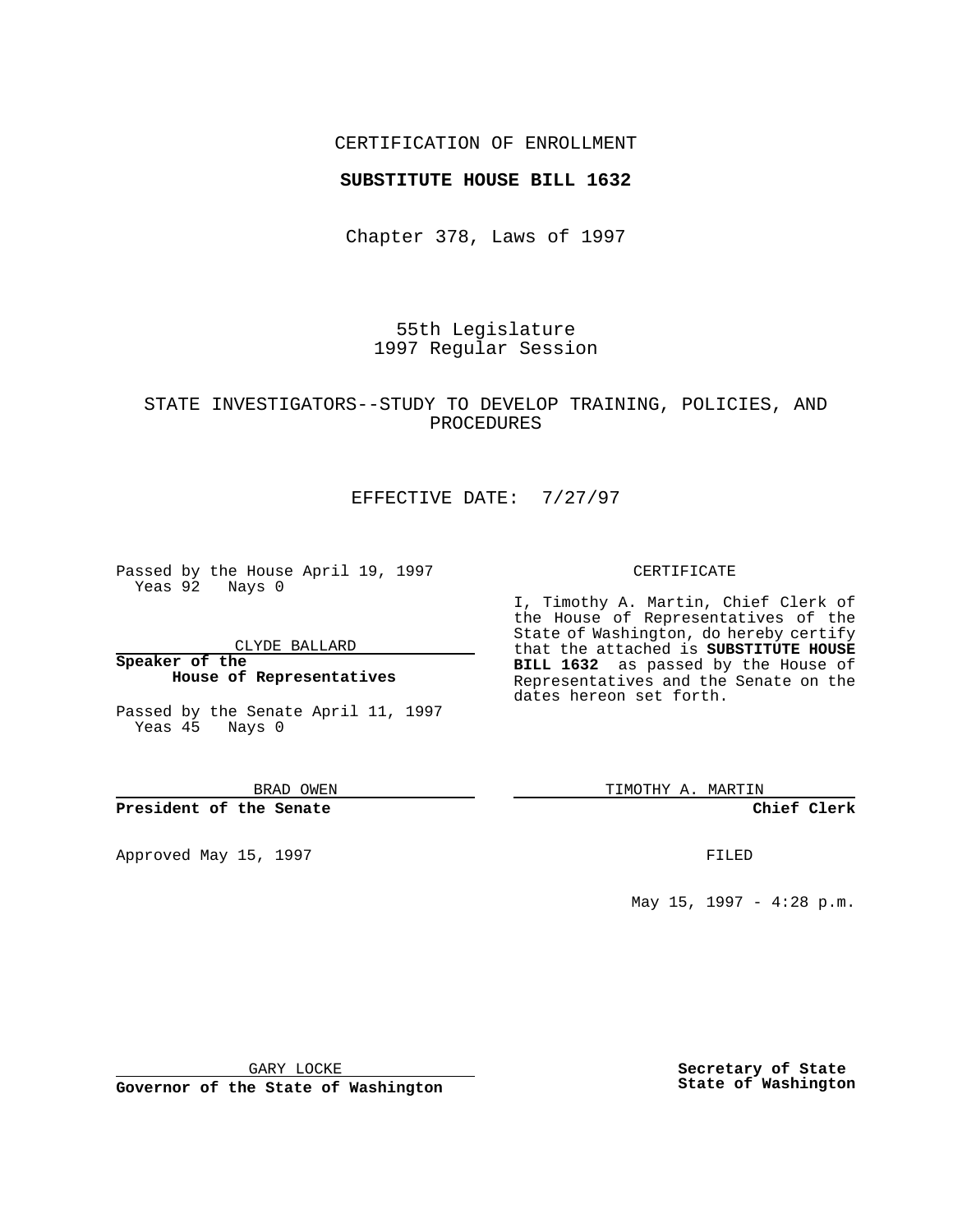# **SUBSTITUTE HOUSE BILL 1632** \_\_\_\_\_\_\_\_\_\_\_\_\_\_\_\_\_\_\_\_\_\_\_\_\_\_\_\_\_\_\_\_\_\_\_\_\_\_\_\_\_\_\_\_\_\_\_

\_\_\_\_\_\_\_\_\_\_\_\_\_\_\_\_\_\_\_\_\_\_\_\_\_\_\_\_\_\_\_\_\_\_\_\_\_\_\_\_\_\_\_\_\_\_\_

Passed Legislature - 1997 Regular Session

AS AMENDED BY THE SENATE

### **State of Washington 55th Legislature 1997 Regular Session**

**By** House Committee on Government Administration (originally sponsored by Representatives D. Schmidt, Scott, Reams, Kenney, Blalock, Dickerson, Wood, Ogden, Costa, Dunn, Tokuda, Butler and Cole; by request of Attorney General)

Read first time 02/20/97.

1 AN ACT Relating to training for state investigators; creating a new 2 section; and providing an expiration date.

3 BE IT ENACTED BY THE LEGISLATURE OF THE STATE OF WASHINGTON:

 NEW SECTION. **Sec. 1.** (1) The legislature finds that there is a need for more coordinated and uniform training and protocols for state investigators. State investigators are employed by numerous state agencies and separately elected offices. Currently there is minimal training on policies and procedures for investigations, enforcement, and scope of duties and responsibilities. It is the intent of the legislature to commission a study group to develop mandatory training, policies, and procedures for state investigators.

 (2) The study group shall focus on state investigators in the following agencies: Attorney general's office; auditor's office; 14 department of corrections; department of health; department of ecology; department of fish and wildlife; department of labor and industries; department of licensing; department of revenue; liquor control board; 17 public disclosure commission; department of social and health services; and Washington state patrol.